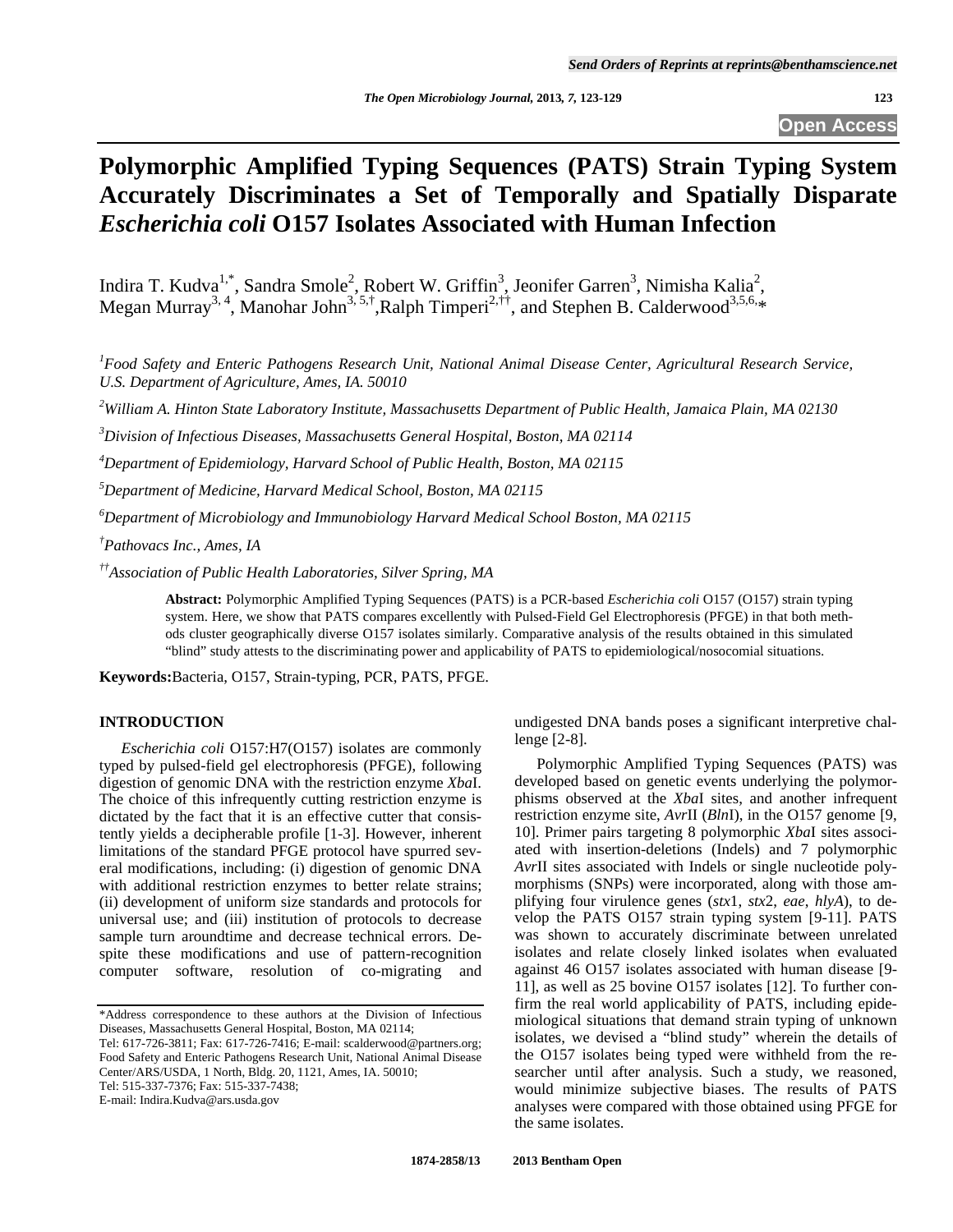#### **MATERIALS AND METHODS**

#### **Bacterial Strains**

 A total of 48 O157 isolates that were associated with human disease and isolated from diverse sources/geographic locations were obtained from collections maintained at the William A. Hinton State Laboratory Institute, Jamaica Plain, MA. Details about the strains/isolates were provided only at the end of the study, and can be observed on the two dendograms based on PATS and PFGE profiles (Figs **1** and **2**). The isolates were labeled MLVA 001 to 048.

#### **PFGE**

 Standard PFGE method was used to analyze the 48 O157 isolates as previously described [4, 13]. Briefly, the genomic DNA of each isolate was embedded in separate agarose plugs and digested at 37°C for 2 h with 30 U of *Xba*I (Gibco BRL, Grand Island, N.Y.) per plug. The plugs were loaded onto a 1% agarose–tris buffer gel (SeaKem GoldAgarose; BioWhittaker Molecular Applications, Rockland, Maine), and PFGE was performed with a CHEF Mapper XA apparatus (Bio-Rad Laboratories, Hercules, Calif.). DNA was electrophoresed for 18 h at a constant voltage of 200V (6 V/cm), with a pulse time of 2.2 to 54.2 s, an electric field angle of 120°, anda temperature of 14°C, before being stained with ethidium bromide. PFGE gels were analyzed using Molecular Analyst Fingerprinting Plus software (Bio-Rad). The dendogram for the *Xba*I-based PFGE profiles was constructed using the UPGMA cluster analysis.

# **PATS**

 For PATS, a colony lysate of each O157 isolate was subjected to hot start, touchdown PCR with each individual primer pair as described previously [11]. PCR was carried out on the GeneAmp PCR system 2400 thermal cycler (PE Biosystems, Foster City, CA.), using  $10 \mu l$  of colony lysate, 200 pmoles of each primer,  $800 \mu M$  dNTPs, 1x diluted Ex Taq<sup>TM</sup> enzyme buffer and 2.5 units of TaKaRa Ex Taq<sup>TM</sup> DNA polymerase. An amplification segment of 20 cycles was set where the annealing temperature started at  $73^{\circ}$ C, to touchdown at 53°C at the end of those cycles. Then, another amplification segment of 10 cycles was set, using the last annealing temperature of  $53^{\circ}$ C. Each reaction was done in triplicate.

 PCR reactions were initially screened for the presence or absence of amplicons. Amplicons, when present, were purified using the QIAquick PCR purification kit (Qiagen, Valencia, Ca.), and digested with the *Avr*II restriction enzyme (New England Biolabs, Beverly, Ma.) to confirm the presence of an *Avr*II restriction site within the amplicon. Undigested and digested DNA fragments were resolved on a 4% agarose gel prepared with a combination of 3% Nusieve GTG agarose (FMC BioProducts, Rockland, Me.) and 1% agarose (Shelton Scientific Inc., Shelton, Ct.) and stained with ethidium bromide. The presence/absence of, and variations in the amplicons was tabulated as before for *Xba*Ibased, *Avr*II-based,and combined-PATS; combined-PATS being *Xba*I-, *Avr*II- and virulence genes-based (Tables **1** and **2**) [12]. Dendogram for the PATS data was constructed using

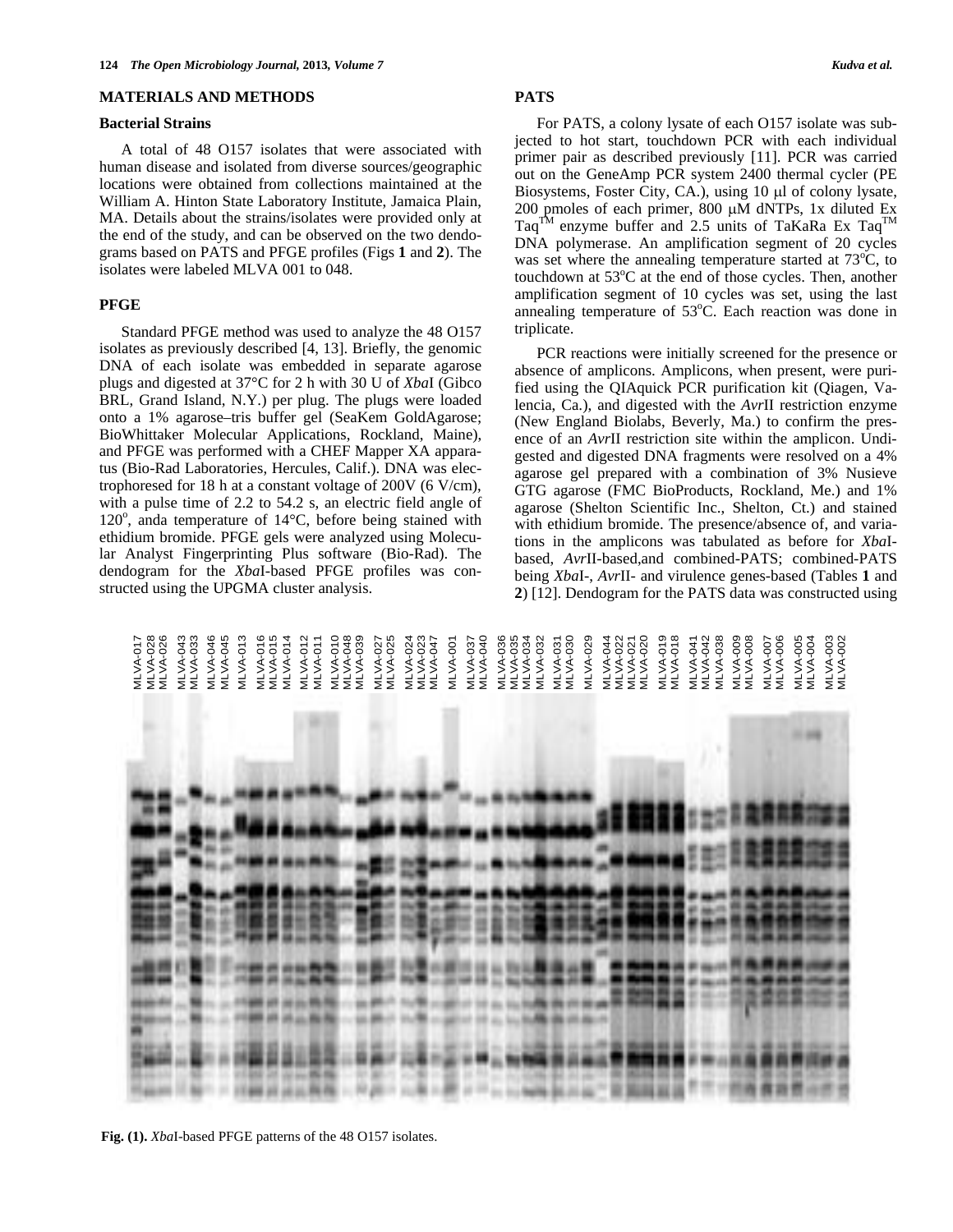

**Fig. (2).** Analysis of the relatedness between 48 O157 isolates using *Xba*I-based PFGE. Dendogram was constructed using the UPGMA cluster analysis. PFGE gels were analyzed using Molecular Analyst Fingerprinting Plus software (Bio-Rad). Clades are labeled with roman numerals and groups with alphabets, A-D.

the unweighted pair-group method with arithmetic means (UPGMA) option in phylogenetic analysis using parsimony software (PAUP; Sinauer Associates, Inc., Publishers, Sunderland, Ma.) as described previously [9-11].

#### **RESULTS AND DISCUSSION**

 Both PATS and PFGE distributed the 48 O157 isolates into two major clades, each including the same set of isolates. Although PFGE generated more clusters in one of the clades, examination of the identities of the isolates showed that PATS had clustered O157 isolates from the same geographical locations better than PFGE. Overall, PATS and PFGE yielded overlapping typing results, which confirmed the ability of PATS to make an unbiased assessment of bacterial isolates while maintaining the discriminatory ability of PFGE.

 The PFGE patterns obtained for the 48 O157 isolates can be observed in Fig. (**1**). The dendogram based on these PFGE patterns distributed these O157 isolates into two clades containing three and seven clusters respectively (Fig. **2**). PFGE clade I was the same as PATS clade II, and PFGE clade II as the same as PATS clade I, with the same O157 isolates in these corresponding clades (Figs, **2** and **3**). The additional clusters observed with PFGE within the clade may have been due to its inherent over-discrimination of isolates, which may be attributed to misinterpretation of complex electrophoretic patterns. This often encountered drawback of analysis using PFGE has been largely addressed with specialized instrumentation and sophisticated software to interpret the patterns generated, development of standardized protocols with additional restriction enzymes and standards; yet DNA degradation, incomplete digestion, co-migration of similar sized DNA fragments, as well as non-homologous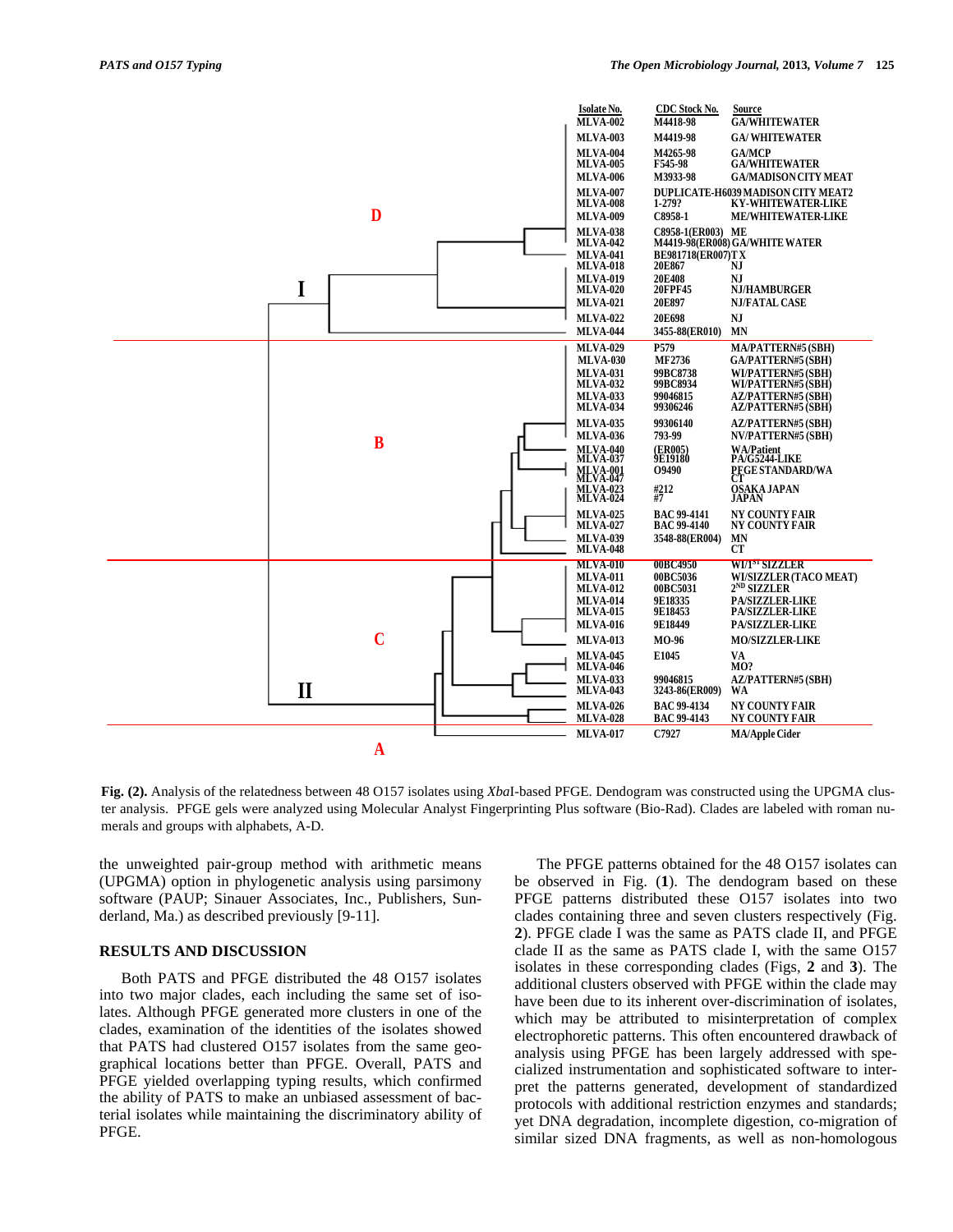|                        |                |                  | <b>PCR Amplification and Restriction Digestion</b><br><b>Patterns of Ampliconsobtained Using 8 PATS</b> |                | Primer Pairs <sup>b</sup> |                |                |                | <b>Isolates</b> <sup>c</sup>                                                                          |  |  |  |  |
|------------------------|----------------|------------------|---------------------------------------------------------------------------------------------------------|----------------|---------------------------|----------------|----------------|----------------|-------------------------------------------------------------------------------------------------------|--|--|--|--|
| PATS type <sup>a</sup> | IK8            | I <sub>K19</sub> | <b>IK25</b>                                                                                             | <b>IK114</b>   | IK118                     | <b>IK123</b>   | IKB3           | IKB5           |                                                                                                       |  |  |  |  |
|                        | 2              | $\overline{c}$   | $\Omega$                                                                                                | $\overline{2}$ | 2                         | $\overline{2}$ | $\Omega$       | $\mathbf{0}$   | MLVA 002, 003, 004, 005, 006, 007, 008, 009, 038, 041, 042                                            |  |  |  |  |
| $\mathfrak{2}$         | 2              | $\boldsymbol{2}$ | $\Omega$                                                                                                | $\overline{2}$ | $\overline{c}$            | $\overline{2}$ | $\Omega$       | 2              | MLVA 001, 023, 024, 025, 029, 030, 031, 032, 033, 034, 035, 036, 037, 039, 040,<br>045, 046, 047, 048 |  |  |  |  |
| 3                      | 2              | $\overline{2}$   | $\Omega$                                                                                                | $\overline{2}$ | 2                         | 2              | $\overline{c}$ | 2              | MLVA 010, 011, 012, 026, 027, 028, 043                                                                |  |  |  |  |
| $\overline{4}$         | 2              | 2                | $\Omega$                                                                                                | $\overline{2}$ | $\overline{c}$            | $\Omega$       | $\Omega$       | $\mathfrak{2}$ | MLVA 013, 014, 015, 016                                                                               |  |  |  |  |
| 5                      | 2              | $\overline{2}$   | $\Omega$                                                                                                | $\overline{2}$ | 2                         | $\Omega$       | $\overline{c}$ | $\mathbf{0}$   | <b>MLVA 018</b>                                                                                       |  |  |  |  |
| 6                      | $\Omega$       | $\overline{2}$   | $\Omega$                                                                                                | $\overline{2}$ | 2                         | $\Omega$       | $\Omega$       | $\mathfrak{2}$ | <b>MLVA 017</b>                                                                                       |  |  |  |  |
| $\overline{7}$         | 2              | $\mathfrak{2}$   | $\Omega$                                                                                                | $\overline{2}$ | 2                         | 2              | $\overline{2}$ | $\theta$       | MLVA 019, 020, 021                                                                                    |  |  |  |  |
| 8                      | 2              | $\Omega$         | $\Omega$                                                                                                | $\overline{2}$ | 2                         | 2              | $\overline{c}$ | $\theta$       | <b>MLVA 022</b>                                                                                       |  |  |  |  |
| 9                      | $\overline{c}$ | $\mathfrak{2}$   | $\Omega$                                                                                                | $\overline{2}$ | $\theta$                  | 2              | $\Omega$       | $\Omega$       | <b>MLVA 044</b>                                                                                       |  |  |  |  |

**Table 1A** *Xba***I-based PATS Profiles of the 48 O157 Isolates** 

|  | Table 1B. AvrII-based PATS Profiles of the 48 O157 Isolates |  |  |
|--|-------------------------------------------------------------|--|--|
|--|-------------------------------------------------------------|--|--|

|                  |                | <b>PCR Amplification and Restriction</b><br><b>Digestion Patterns of Ampliconsob-</b><br>tained Using 7 PATS Primer Pairs <sup>d</sup> |                |                |                |                |                |                                                                                                                                                              |  |  |  |  |  |
|------------------|----------------|----------------------------------------------------------------------------------------------------------------------------------------|----------------|----------------|----------------|----------------|----------------|--------------------------------------------------------------------------------------------------------------------------------------------------------------|--|--|--|--|--|
| <b>PATS</b> type | <b>IKNR3</b>   | IKNR7                                                                                                                                  | IKNR10         | IKNR12         | IKNR16         | IKNR27         | IKNR33         | <b>Isolates</b>                                                                                                                                              |  |  |  |  |  |
|                  | $\overline{2}$ |                                                                                                                                        |                | $\overline{2}$ |                | $\overline{2}$ | 2              | MLVA 002, 003, 004, 005, 006, 007, 008, 009, 038, 041, 042                                                                                                   |  |  |  |  |  |
| 2                | $\overline{2}$ | 2                                                                                                                                      | $\overline{2}$ | $\mathfrak{2}$ |                | $\overline{2}$ | $\overline{2}$ | MLVA 018, 019, 020, 021, 022                                                                                                                                 |  |  |  |  |  |
| 3                | 2              | $\overline{c}$                                                                                                                         | $\overline{2}$ | $\mathfrak{2}$ | $\overline{c}$ | 3              | 2              | <b>MLVA 017</b>                                                                                                                                              |  |  |  |  |  |
| 4                | 1              | $\overline{2}$                                                                                                                         | $\overline{2}$ | $\mathfrak{2}$ |                | $\overline{2}$ | $\overline{2}$ | <b>MLVA 044</b>                                                                                                                                              |  |  |  |  |  |
| 5                | $\mathfrak{2}$ | $\mathfrak{2}$                                                                                                                         | $\mathfrak{2}$ | $\overline{c}$ | $\overline{2}$ | $\overline{2}$ | $\overline{2}$ | MLVA 001, 010, 011, 012, 013, 014, 015, 016, 023, 024, 025, 026, 027, 028, 029, 030,<br>031, 032, 033, 034, 035, 036, 037, 039, 040, 043, 045, 046, 047, 048 |  |  |  |  |  |

<sup>a</sup> PATS types are designated arbitrarily with different numbers.

 $b^b$ Prefixes of each PATS primer pair A/B are indicated. 0, no amplicon; 2, amplicon with one *XbaI* site.  $c^c E$  and  $c^d E^c$  and  $c^d E^c$  and  $c^e E$  and  $c^e E$  and  $c^d E^c$  and  $c^e E$  and  $c^e E^c$  and  $c^e E^c$  and  $c^e$ 

<sup>c</sup>E. coli O157:H7 isolates from different locations that fell within a given PATS type.

Prefixes of each PATS primer pair A/B are indicated. 0, no amplicon; 1, amplicon without *Avr*II site; 2, amplicon with one *Avr*II site;

3, amplicon with an additional *Avr*II site due to a SNP.

DNA migrating as same-size bands, often result in "untypeable" or incorrect profiles [3-8, 14-17]. DNA sequence-based typing methods such as multilocus sequence typing (MLST) and multilocus variable number of tandem repeats analysis (MLVA), are becoming potential alternatives to PFGE, with less subjectivity in the interpretation of results, comparable and transferable data and ease of automation [18, 19]. However, since these techniques still rely on specialized instrumentation and software to interpret data, the PATS technique might be useful for application in any laboratory, particularly those outside of standardized networks such as PulseNet [2, 8].

 PATS grouped the 48 O157 isolates into 9 *Xba*I-PATS types (Table **1A**), 5 *Avr*II-based PATS types (Table **1B**), and 9 combined-PATS types (Table **2**). Both the *Xba*I-based and combined-PATS placed the O157 isolates into same groups which suggests that much of the discrimination was provided primarily by the polymorphic *Xba*I sites with limited discrimination by the polymorphic *Avr*II sites. Of these, PATS type 1, 2, 3, 6, and 9 were the same as PATS type 8, 18, 19,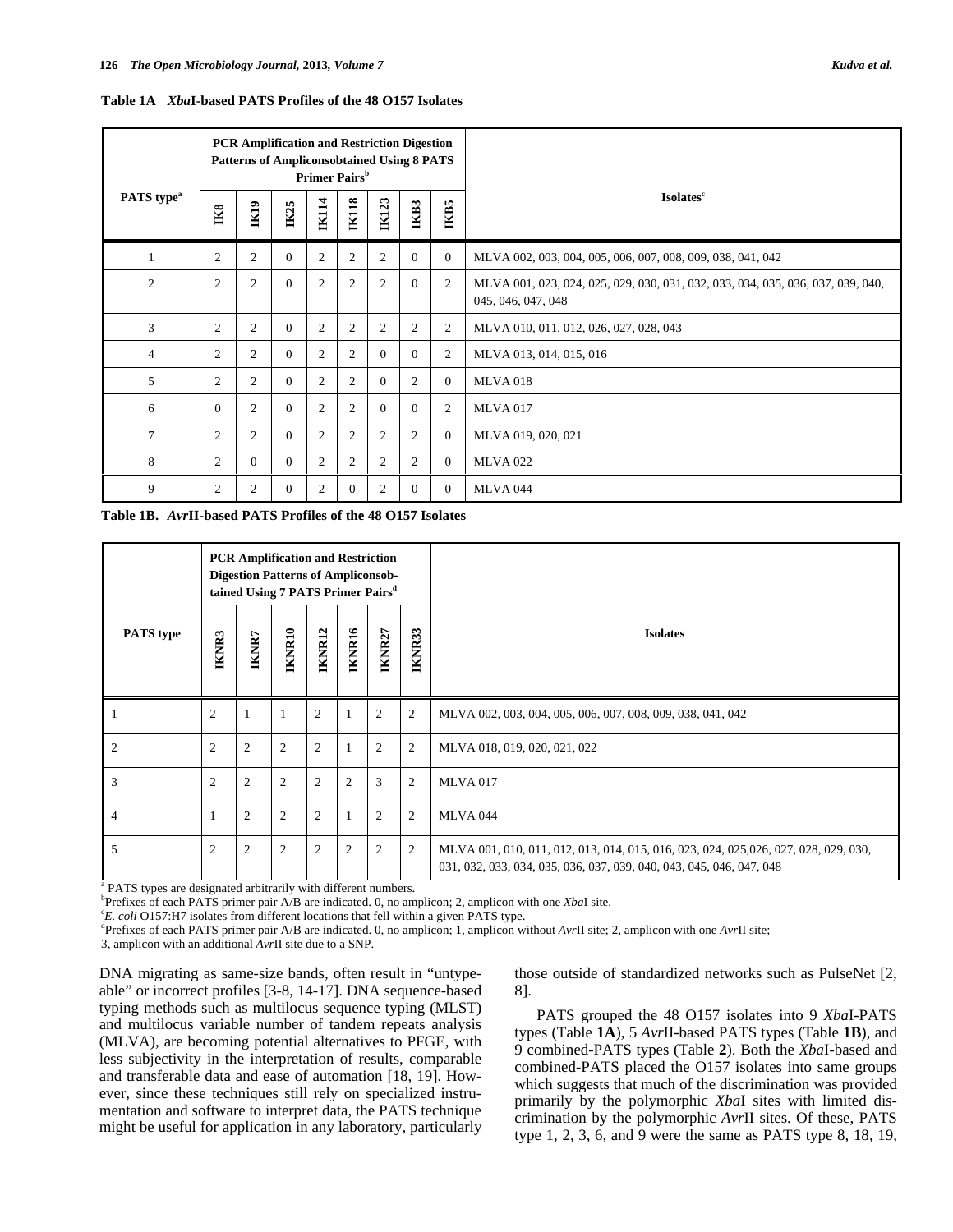

**Fig. (3).** Analysis of relatedness between 48 O157 isolates using *Xba*I-based PATS. Dendogram was constructed using the UPGMA option in the phylogenetic analysis using parsimony (PAUP; Sinauer Associates, Inc., Publishers, Sunderland, Ma.). Clades are labeled with roman numerals and groups with alphabets, A-D, corresponding with those seen in the PFGE dendogram (Fig. **2**).

11, and 9 observed in a previous analysis of 46 O157 isolates associated with human disease (Table **2**) [11]. Subsequent detailed analysis of the isolates used in this study showed that this repetition of PATS profiles could be associated with the same geographic locations for most of the isolates in these groups [11]. The dendogram based on the 9 PATS types distributed the 48 O157 isolates into two clades bearing three and four clusters, respectively (Fig. **3**). The O157 isolates in each cluster could be linked by geographic location/sourceonce their identities were revealed.

 As depicted in Figs. (**2** and **3**), the 48 O157 isolates could be divided into 2 clades and 4 broad groups (A-D) based on their placement in the dendogram, and these overlapped between PATS and PFGE. Similar to previous observations, isolates from different outbreaks that shared the same PATS clade/group also shared the same clade/group by PFGE [10,11]. Some of these isolates from different outbreaks were also from different years warranting a need to further investigate their epidemiologic links, however, as these were banked isolates with limited information available this evaluation could not be done. Nevertheless, shared PFGE profiles between O157 isolates from different sources as well as re-emergence of older profiles have been reported in the PulseNet database (www.cdc.gov/ecoli/2012/O157H7-11- 12/index.html) making our observation less implausible.

#### **CONCLUSION**

 As a user-friendly strain typing technique,which is both easy to perform and interpret, PATS favorably complements PFGE and provides comparable results without extensive instrumentation, less subjectivity in the interpretation of results and faster than the currently used 24-hour PFGE protocol. With profiles that are easy to track and transfer between laboratories, which is critical in both epidemiological and nosocomial outbreak situations, this simulated study reaffirmed the ability of PATS to rapidly and accurately type pathogens even in a "field" situation.

#### **ACKNOWLEDGEMENT**

 This study was supported in part by Grant Cooperative Agreement Number U60-CCU303019-15 from the Centers for Disease Control-Association of Public Health Laboratories to S. B. C. and I. T. K. This work was also supported inpart by the Center for Integration of Medicine and Innovative Technology (CIMIT), through U.S. Army Medical Research and Materiel Command Cooperative Agreement Number DAMD17-02-2-0006, award to S. B. C., I. T. K., and M. J.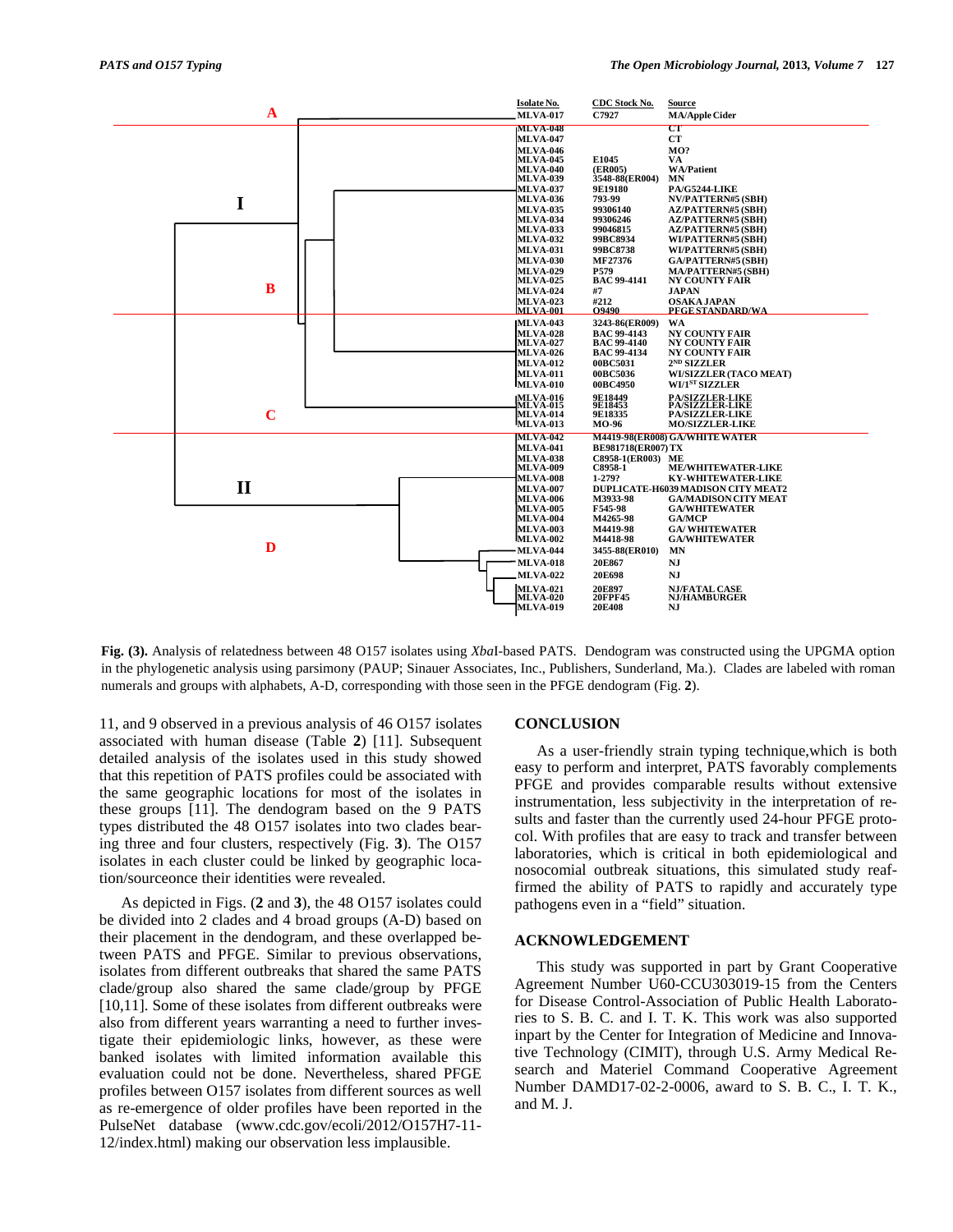| PATS Type <sup>a</sup> | PCR Amplification and Restriction Digestion Patterns of Ampliconsobtained Using 15 PATS - 4<br>Virulence Gene Primer Pairs <sup>b</sup> |                               |              |                |                |                |                |                |                                |                | <b>Isolates</b> <sup>c</sup> |                |                |                |                |                |                |                              |                   |                        |              |                                                                                                             |
|------------------------|-----------------------------------------------------------------------------------------------------------------------------------------|-------------------------------|--------------|----------------|----------------|----------------|----------------|----------------|--------------------------------|----------------|------------------------------|----------------|----------------|----------------|----------------|----------------|----------------|------------------------------|-------------------|------------------------|--------------|-------------------------------------------------------------------------------------------------------------|
|                        |                                                                                                                                         | <b>Polymorphic XbaI Sites</b> |              |                |                |                |                |                | <b>Polymorphic AvrII sites</b> |                |                              |                |                |                |                |                |                |                              |                   | <b>Virulence Genes</b> |              |                                                                                                             |
|                        | $_{\rm IR8}$                                                                                                                            | $I\!\!K19$                    | IX25         | <b>IK14</b>    | <b>IK118</b>   | <b>IK123</b>   | IKB3           | <b>IKB5</b>    | $\blacksquare$                 | <b>IKNR3</b>   | IKNR7                        | IKNR10         | IKNR12         | IKNR16         | IKNR27         | IKNR33         | $\blacksquare$ | $\boldsymbol{\mathit{xx}_1}$ | $\mathfrak{su}_2$ | eae                    | hlyA         |                                                                                                             |
| 1 (prev. $8)^d$        | $\overline{c}$                                                                                                                          | $\mathfrak{2}$                | $\Omega$     | $\mathfrak{2}$ | 2              | $\overline{c}$ | $\Omega$       | $\Omega$       |                                | $\overline{c}$ | $\mathbf{1}$                 | 1              | $\overline{c}$ | -1             | $\overline{c}$ | $\overline{2}$ |                | $\Omega$                     | 1                 | -1                     | 1            | MLVA 002, 003, 004, 005,<br>006, 007, 008, 009, 038, 041,<br>042                                            |
| $2$ (prev.18)          | $\overline{c}$                                                                                                                          | 2                             | $\Omega$     | $\overline{c}$ | $\overline{c}$ | $\overline{2}$ | $\Omega$       | $\overline{2}$ |                                | 2              | $\overline{2}$               | $\overline{2}$ | $\overline{c}$ | $\overline{c}$ | 2              | $\overline{c}$ |                | $\mathbf{1}$                 | 1                 | 1                      | -1           | MLVA 001, 023, 024, 025,<br>029, 030, 031, 032, 033, 034,<br>035, 036, 037, 039, 040, 045,<br>046, 047, 048 |
| $3$ (prev. 19)         | 2                                                                                                                                       | 2                             | $\mathbf{0}$ | $\overline{c}$ | 2              | $\overline{c}$ | $\overline{c}$ | $\overline{c}$ |                                | $\overline{2}$ | $\overline{c}$               | $\overline{2}$ | 2              | 2              | $\overline{2}$ | $\overline{c}$ |                | 1                            | 1                 | 1                      | 1            | MLVA 010, 011, 012, 026,<br>027, 028, 043                                                                   |
| 4                      | $\overline{c}$                                                                                                                          | 2                             | $\mathbf{0}$ | $\overline{c}$ | $\overline{c}$ | $\Omega$       | $\mathbf{0}$   | $\overline{2}$ |                                | 2              | $\overline{2}$               | $\mathfrak{2}$ | $\overline{c}$ | 2              | 2              | $\overline{2}$ |                | $\mathbf{1}$                 | 1                 | 1                      | 1            | MLVA 013, 014, 015, 016                                                                                     |
| 5                      | $\mathfrak{2}$                                                                                                                          | 2                             | $\Omega$     | $\mathfrak{2}$ | $\overline{c}$ | $\Omega$       | $\mathfrak{2}$ | $\Omega$       |                                | $\overline{2}$ | $\overline{2}$               | $\overline{c}$ | $\overline{c}$ | -1             | $\overline{c}$ | $\overline{2}$ |                | $\mathbf{0}$                 | -1                | 1                      | 1            | <b>MLVA 018</b>                                                                                             |
| $6$ (prev.11)          | $\Omega$                                                                                                                                | 2                             | $\Omega$     | $\mathfrak{2}$ | 2              | $\Omega$       | $\theta$       | $\overline{2}$ |                                | $\overline{2}$ | $\overline{2}$               | 2              | $\overline{c}$ | $\overline{c}$ | 3              | $\overline{c}$ |                | $\mathbf{1}$                 | 1                 | 1                      | 1            | <b>MLVA 017</b>                                                                                             |
| 7                      | $\overline{c}$                                                                                                                          | $\overline{c}$                | $\Omega$     | $\overline{c}$ | 2              | $\overline{c}$ | $\mathbf{2}$   | $\Omega$       |                                | 2              | $\overline{2}$               | $\overline{2}$ | 2              | 1              | 2              | $\overline{c}$ |                | $\Omega$                     | 1                 | 1                      | 1            | MLVA 019, 020, 021                                                                                          |
| 8                      | $\overline{c}$                                                                                                                          | $\Omega$                      | $\Omega$     | $\mathfrak{2}$ | $\overline{c}$ | $\overline{c}$ | $\overline{c}$ | $\Omega$       |                                | $\overline{2}$ | $\overline{2}$               | 2              | $\overline{c}$ | 1              | 2              | $\overline{2}$ |                | $\Omega$                     | 1                 | 1                      | $\mathbf{1}$ | <b>MLVA 022</b>                                                                                             |
| $9$ (prev. 9)          | $\overline{c}$                                                                                                                          | 2                             | $\mathbf{0}$ | 2              | $\overline{0}$ | $\overline{c}$ | $\Omega$       | $\Omega$       |                                | $\mathbf{1}$   | $\overline{2}$               | $\overline{2}$ | 2              | -1             | 2              | $\overline{2}$ |                | $\Omega$                     | 1                 | 1                      | $\mathbf{1}$ | <b>MLVA 044</b>                                                                                             |

|  | Table 2. PATS Profiles of 48 0157 Isolates based on Polymorphic XbaI and AvrII Restriction Sites, and Virulence Genes |  |
|--|-----------------------------------------------------------------------------------------------------------------------|--|
|  |                                                                                                                       |  |

<sup>a</sup> PATS types are designated arbitrarily with different numbers.

b Prefixes of each PATS primer pair A/B and virulence gene primer pair F/R are indicated. 0, no amplicon; 1, amplicon without *Xba*I or *Avr*II site; 2, amplicon with one *Xba*I or *Avr*II site; 3, amplicon with an additional *Avr*II site due to a SNP c

<sup>c</sup>Isolates of *E. coli* O157:H7 from various outbreaks that fell within a given PATS type.

PATS number of the identical profile observed in a previous study [11].

 U.S. Utility Patent Pending for PATS- a bacterial strain typing technology (Filed Nov. 1, 2001).

Mention of trade names or commercial products in this article is solely for the purpose of providing specific information and does not imply recommendation or endorsement by the U.S. Department of Agriculture. USDA is an equal opportunity provider and employer.

### **REFERENCES**

- [1] Tenover FC, Arbeit RD, Goering RV, *et al*. Interpreting chromosomal DNA restriction patterns produced by pulsed-field gel electrophoresis: criteria for bacterial strain typing. J Clin Microbiol 1995; 33: 2233-9.
- [2] Olive DM, Bean P. Principles and applications of methods for DNA-based typing of microbial organisms. J Clin Microbiol 1999; 37: 1661-9.
- [3] Davis MA, Hancock DD, Besser TE, Call DR. Evaluation of pulsed-field gel electrophoresis as a tool for determining the degree of genetic relatedness between strains of *Escherichia coli*  O157:H7. J Clin Microbiol 2003; 41:1843-9.
- [4] Birren B, Lai E. Pulsed-Field Gel Electrophoresis A Practical Guide. Academic Press, Inc., San Diego, Ca.1993.
- [5] Harsono KD, Kaspar CW, Luchansky JB. Comparison and genomic sizing of *Escherichia coli* O157:H7 isolates by pulsed-field gel electrophoresis. Appl Environ Microbiol 1993; 59: 3141-4.
- [6] Johnson JM, Weagant SD, Jinnemen KC, Bryant JL. Use of pulsedfield gel electrophoresis for epidemiological study of *Escherichia coli* O157:H7 during a food-borne outbreak. Appl Environ Microbiol 1995; 61: 2806-8.
- [7] Murase T, Yamai S, Watanabe H. Changes in pulsed-field gel electrophoresis patterns in clinical isolates of enterohemorrhagic *Escherichia coli* O157:H7 associated with loss of Shiga toxin genes. Curr Microbiol 1999; 38: 48-50.
- [8] Hunter SB, Vauterin P, Lambert-Fair MA, et al. Establishment of a Universal Size Standard Strain for Use with the PulseNet Standardized Pulsed-Field Gel Electrophoresis Protocols: Converting the National Databases to the New Size Standard. J Clin Microbiol 2005; 43: 1045-50.
- [9] Kudva IT, Evans PS, Perna NT, *et al*. Strains of *Escherichia coli*  O157:H7 differ primarily by insertions or deletions, not singlenucleotide polymorphisms. J Bacteriol 2002a; 184: 1873-9.
- [10] Kudva IT, Evans PS, Perna NT, *et al*. Polymorphic amplified typing sequences provide a novel approach to *Escherichia coli*  O157:H7 strain typing. J Clin Microbiol 2002b; 40: 1152-1159.
- [11] Kudva IT, Griffin RW, Murray M, *et al*. Insertions, deletions, and single-nucleotide polymorphisms at rare restriction enzyme sites enhance discriminatory power of polymorphic amplified typing sequences, a novel strain typing system for *Escherichia coli*  O157:H7. J. Clin. Microbiol. 2004; 42: 2388-2397.